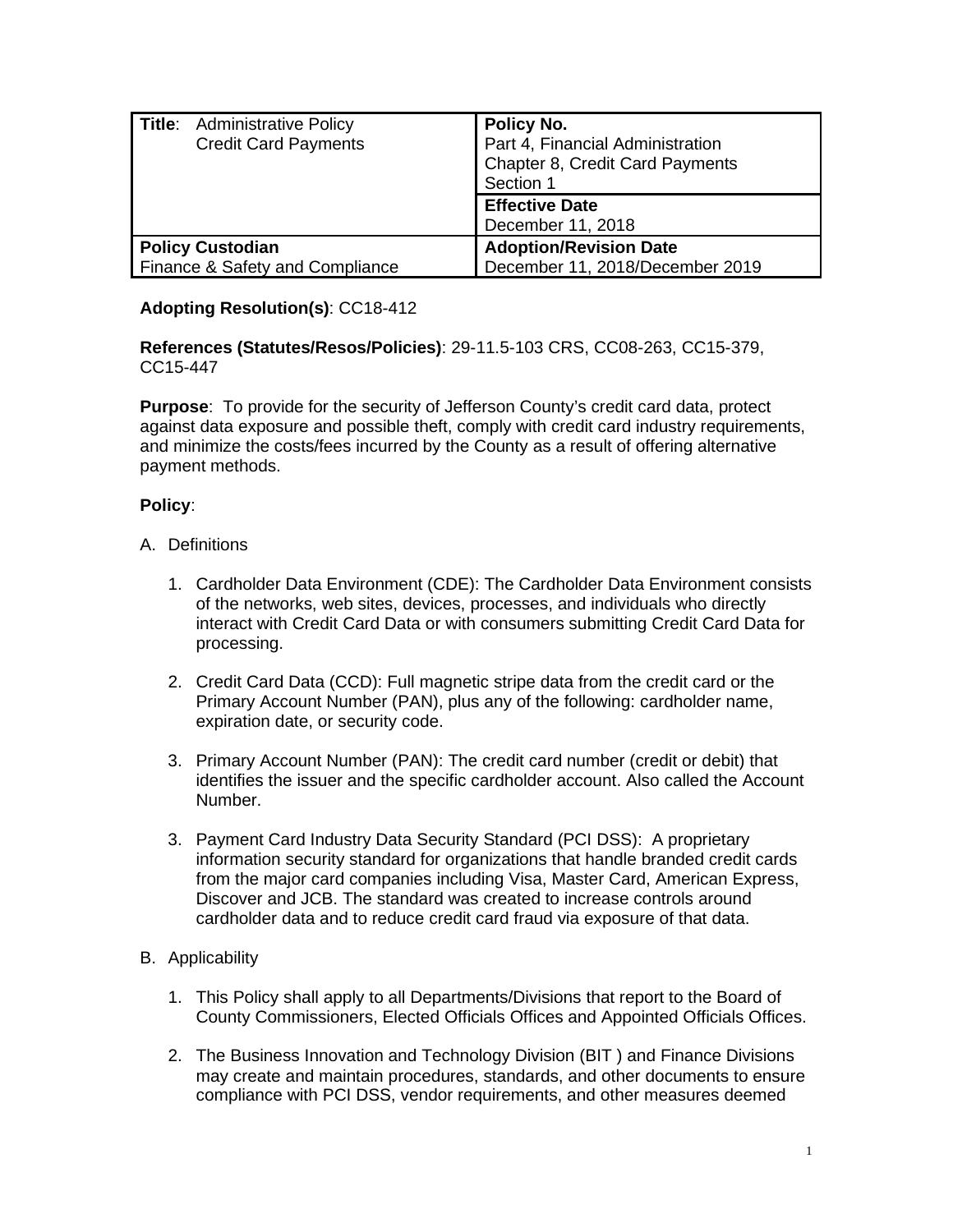necessary to protect CCD and the CDE. Some County Departments/Offices may impose additional procedures, standards and governing the use and protection of CCD and the CDE.

- 3. Employees, volunteers and contractors who handle or process CCD or work in the CDE will be required to confirm that they have read, understand and agree to abide by this Policy, and any applicable procedures, standards, and/or other documents. Acknowledgements will be required annually.
- 4. Employees volunteers and contractors who handle or process CCD or work in the CDE will be required to undergo training related to the use and protection of the CCD and the CDE of a type and frequency as prescribed by the applicable Department of Office or the BIT.
- C. Credit Card Processing
	- 1. The County will use third party vendors for transaction processing. Procedures for Credit Card Processing Vendor Evaluation, Contracting and Management will be followed when selecting third party vendors.
	- 2. The County may collect a transaction fee on credit card purchases. The amount collected shall not exceed the actual cost incurred by the County to process the transaction by credit card. The County prefers the use of vendors that collect the transaction fee as part of their service fee. In the event that the credit card vendor collects the transaction fee from the customer at the time of transaction, the County will not collect an additional transaction fee.
- D. Compliance with Industry Standards
	- 1. Approvals
		- a. The Safety and Compliance Director and the Finance Director must approve all credit card processing proposals as a condition to the County entering into any contract, purchasing credit card processing services or equipment, adding merchant accounts, or installing, moving or disconnecting any credit card devices. Approvals are required, regardless of the transaction method, such as online processing, swipe terminals, desktop/laptop computers or mobile devices and whether wired or wireless.
		- b. The County Attorney's Office must approve all contracts for credit card processing services and devices.
		- c. Only authorized employees, volunteers, or contractors shall handle or process CCD or work in the CDE. Human Resources and the appropriate Department/Division Director or Elected/Appointed Official shall confirm that a thorough background check for individuals handling or processing CCD or operating in the CDE has been conducted, prior to hiring, contracting, or assignment.